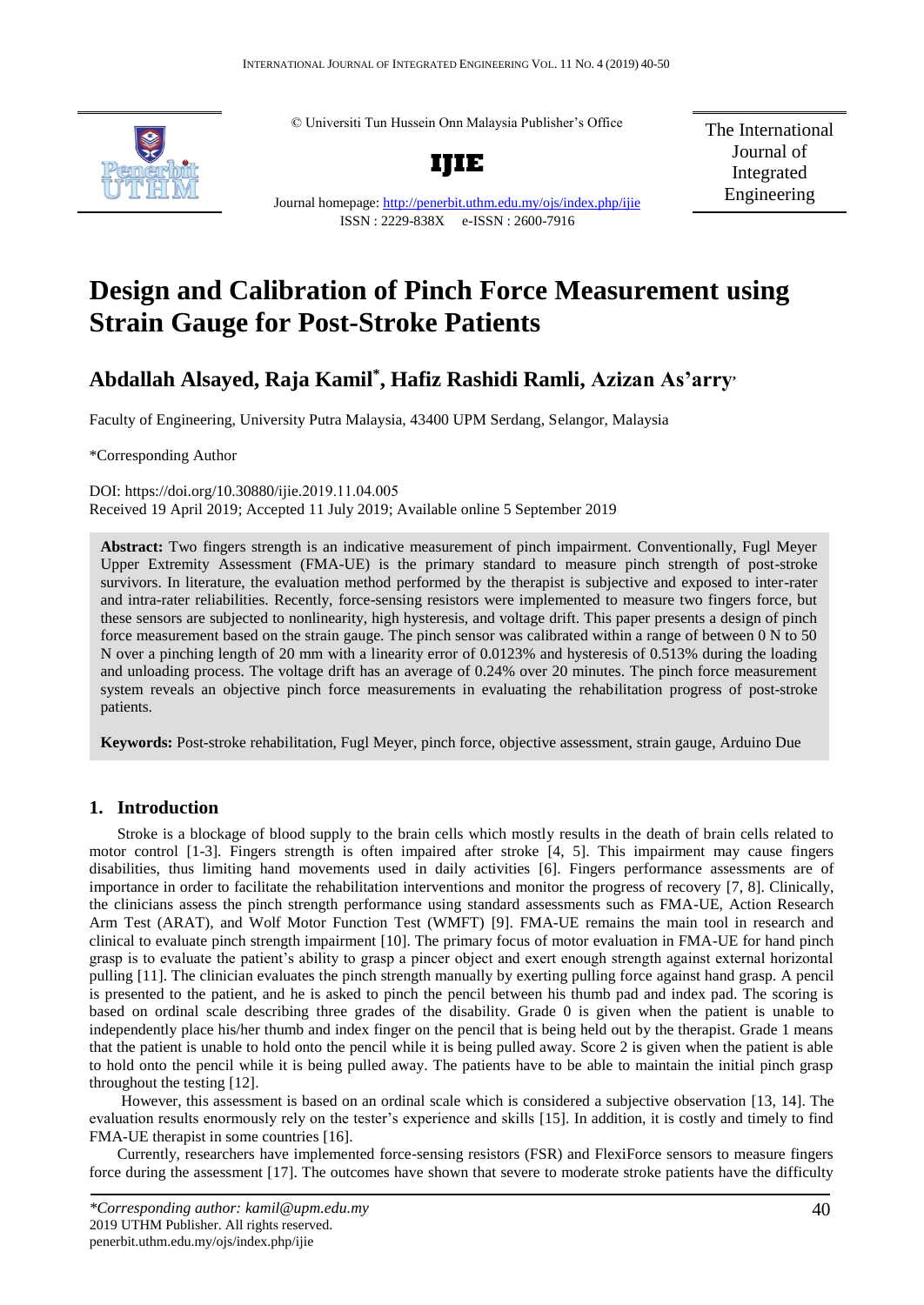to wear these sensors [\[18\]](#page-9-15). For this reason, clinicians do not support the use of body-worn sensors for patients. A study has shown that FSR and FlexiForce sensors are nonlinear, temperature dependent, high hysteresis, and voltage drift sensor [\[19\]](#page-9-16). Therefore, further research has been conducted to study the behavior of these sensors and implement machine learning models to solve the drawbacks. The machine learning models could make the solution complex and costly.

Brimacombe [\[20\]](#page-9-17) found that the accuracy of the FlexiForce sensor was heavily dependent on calibration procedures and techniques. The recommended approach involves maximizing sensor performance and includes adjusting sensitivity to minimize linearity and repeatability errors, adjusting calibration time to minimize drift, and controlling for temperature. This would maximize the possibility of errors in case of missing one parameter of the recommended process. In addition, the load must be distributed over the sensor area. For instance, a study reported a linearity error of 6% [20]. However, another study showed 4.3% as a linearity error [21]. The calibration process of FlexiForce and FSR is to apply dynamic or static known load on the sensor attached to rigid and flat surfaces underneath. Likitlersuanga [\[21\]](#page-10-0) and his colleagues studied the FlexiForce on the arm skin. Surprisingly, the accuracy error reached up to  $23 \pm 17\%$  based on traditional techniques.

On the other hand, strain gauge provides high linearity, minimal hysteresis, negligible voltage drift, and temperature independent [\[22\]](#page-10-1). In addition, they are not body-worn sensors. This paper presents a new design of apparatus to measure pinch strength based on the Fugl Meyer protocol using strain gauge sensing. Firstly, the stress analysis using finite element is performed to determine the location of the strain gauge. Subsequently, standard lab machine is used to calibrate the force against voltage and position. Finally, the force is estimated at unseen positions.

#### **2. Pinch sensor characteristics**

#### **2.1 Linearity**

Linearity is an important performance concept that describes the response curve of output against the input so as to facilitate the calibration and data processing [\[23\]](#page-10-2). In the case of a strain gauge, the linearity refers to the direct proportional relationship between dynamic applied force and voltage of strain gauge resistance. The most common approach, to finding the best line fits between output and input, is the least square method [\[24\]](#page-10-3). The least square method is a straight line approximating of the given data. In practice, input and output data does not locate perfectly on the straight line [\[25\]](#page-10-4). Deviation of data from the straight line is the linearity error of the calibration process. To find the equation of the line of best fit, consider a set of pairs  $(V_1, F_1), (V_2, F_2), \ldots, (V_n, F_n)$ . Firstly, the mean of the V-values and the mean of the F-values can be calculated using the following formulas:

$$
\overline{V} = \frac{\sum_{i=1}^{n} V_i}{n}
$$
 (1)

and,

$$
\overline{F} = \frac{\sum_{i=1}^{n} F_i}{n}
$$
 (2)

The following equation calculates the slope of the straight line of best fit:

$$
S = \frac{\sum_{i=1}^{n} (V_i - \overline{V}) \times (F_i - \overline{F})}{\sum_{i=1}^{n} (V_i - \overline{V})^2}
$$
(3)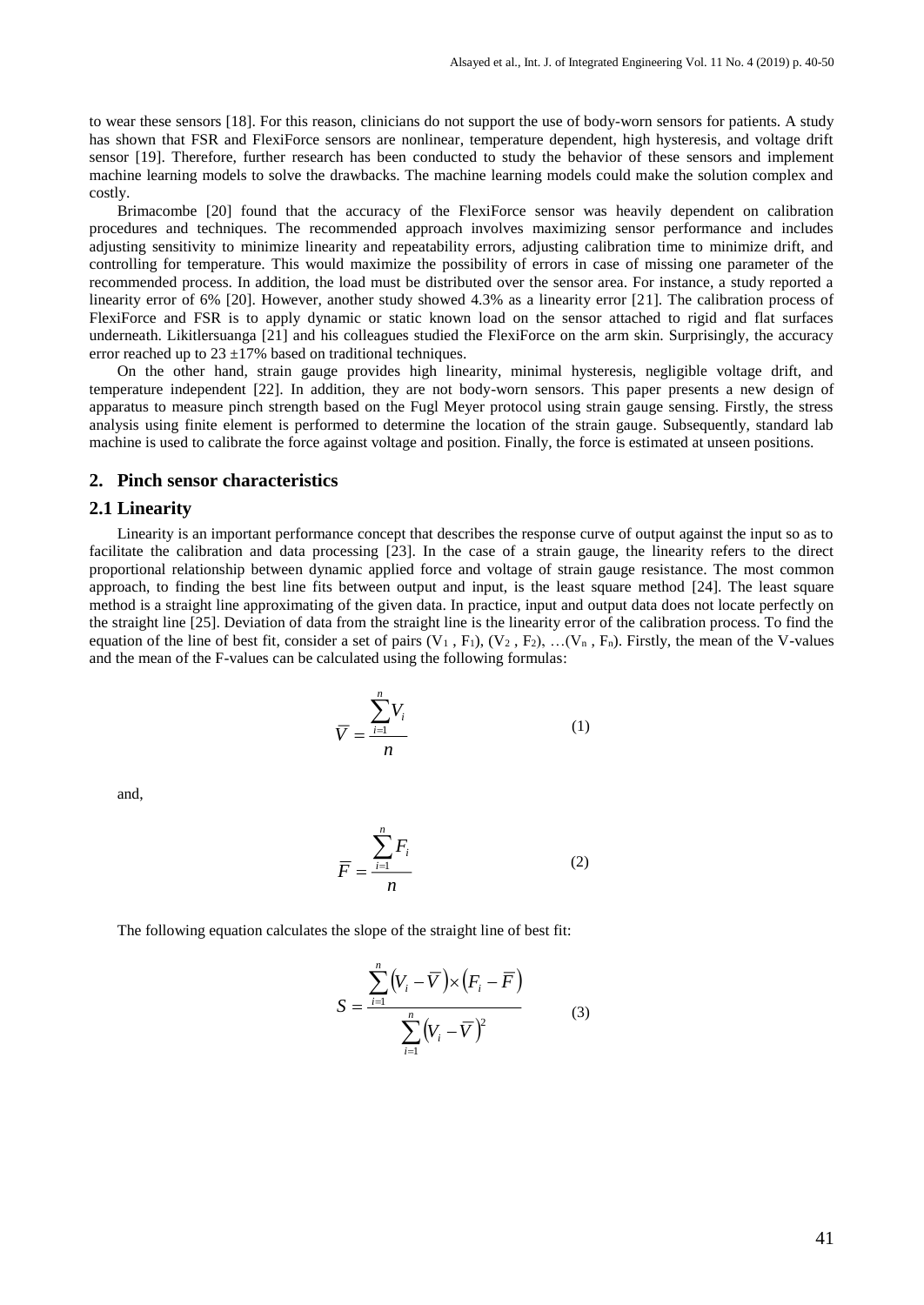Now, the F-intercept of the straight line can be computed as following:

$$
b = F - SV \tag{4}
$$

Therefore, the equation of straight line of best fit is:

$$
F = b + SV \tag{5}
$$

#### **2.2 Hysteresis and voltage drift**

Hysteresis is a key parameter to study the performance upon dynamic loadings [\[26\]](#page-10-5). It measures the difference in force offset between the force measurements (y-axis) in the loading direction, and the same force measurements in unloading direction at the midpoint in voltage measurements (x-axis) [\[27\]](#page-10-6). Fig. 1 shows the variables for hysteresis calculation where *V* is the voltage, and *F* is the force. At the midpoint  $V_m$  of the curve response, the hysteresis is calculated. The midpoint  $V_m$  can be found using the following equation:

$$
V_m = \frac{V_{\text{max}} - V_{\text{min}}}{2} + V_{\text{min}} \tag{6}
$$

Once the midpoint  $V_m$  is located, the two force values (positive and negative going) can be obtained. The following formula calculates the hysteresis.

$$
Hysteresis\% = \left| \frac{F_{mn} - F_{mp}}{F_{\text{max}} - F_{\text{min}}} \right| \times 100\% \tag{7}
$$



**Fig. 1 - Hysteresis diagram explanation**

The strain gauge output voltage can be drifted due to temperature, fabrication process, ageing, operating conditions and packaging [\[28\]](#page-10-7). This drift limits the accuracy of the strain gauges. The voltage drift can be compensated using compensation algorithms [\[29\]](#page-10-8). The most challenging is when the drifting is random. The test of voltage drifting involves recording the output voltage with no load applied over 20 minutes.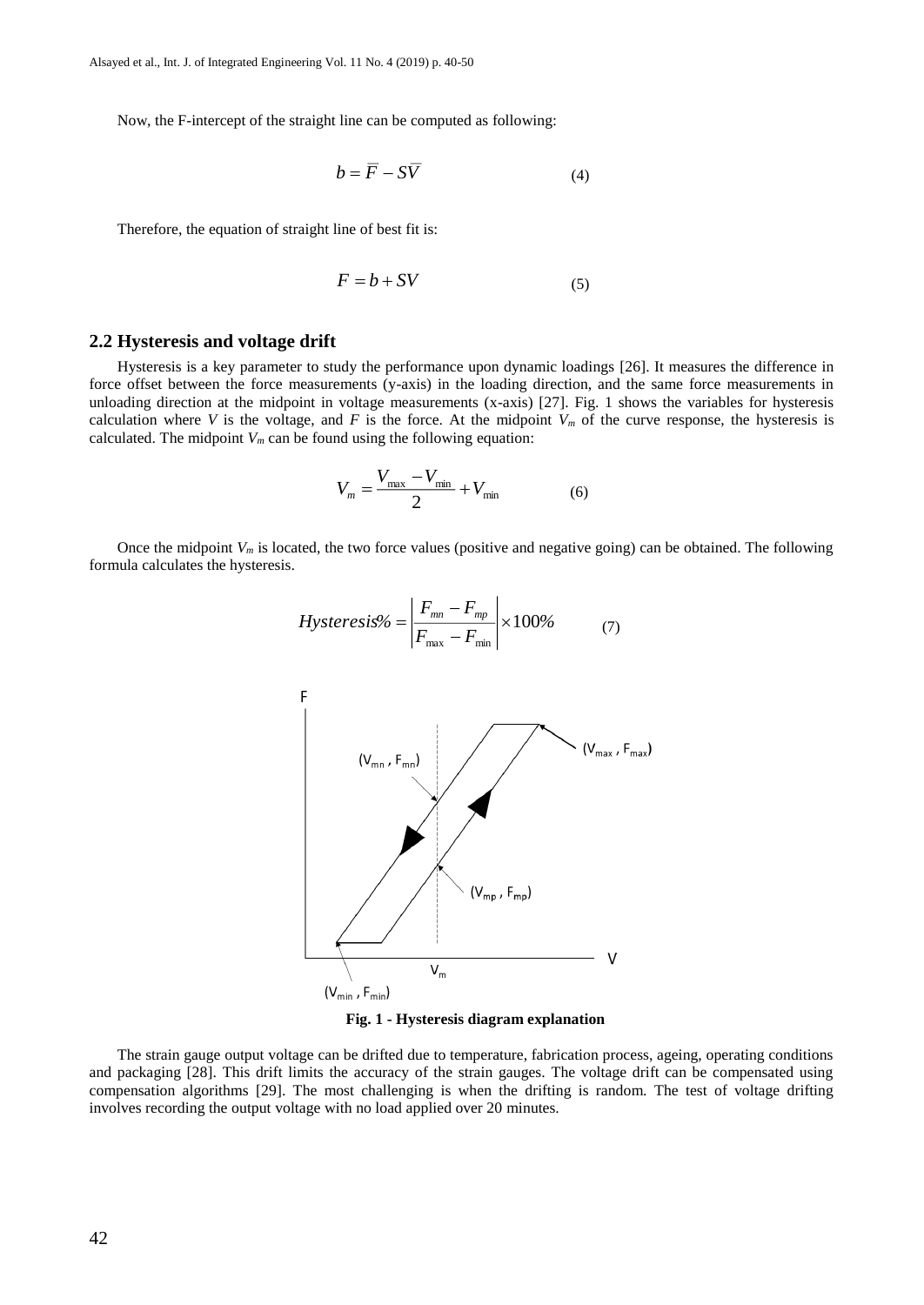#### **3. Experimental procedures**

#### **3.1 Design and strain gauge positioning**

Fig. 2 shows the typical pinch grasp as in FMA-UE manual. The FMA-UE specialist pulls the pencil away from the patient's grasp with gentle resistance. In this study, the pencil is replaced with a copper alloy of 110 GPa modulus of elasticity. The cylindrical object has a diameter and length of 12 mm and 150 mm respectively. A 4 mm slot is created to allow bending while pinching. A 350 ohm strain gauge (SGK-L1D-K350P-PC11-E) is pasted using instant adhesive (SG401) at the highest stress point during bending. The pinching area is at the beginning of the slot covering finger pad length of 20 mm from the edge of the slot.



**Fig. 2 - The clinician (hand on the left) applies horizontal pulling against the patient's grasp (hand on the right) [\[30\]](#page-10-9)**

In this study, ANSYS 15® was utilized to perform the stress analysis of the sensor structure. The pinch sensor model is subdivided into small element using meshing function in ANSYS. The meshing is a key procedure in validating the pinch sensor model. Proximity and curvature function distributes the mesh size on faces of the model as seen in Fig. 3. Fig. 4 explains the sizing and inflation settings for meshing. The highest stress point is located at the end of the slot as seen in Fig. 5. For stress analysis, 50 N was applied vertically in  $-y$ -axis at the beginning of the slot (x = 0) mm). The lower part of the slot is chosen to be the fixed support.

The complete pinch measurement system consists of a pinch sensor, signal conditioning, signal amplification, and microcontroller. The signal conditioning is to measure the variance in strain gauge voltage. Since the change in strain gauge resistance is very small, amplification is needed. The output voltage after amplification is read using a microcontroller.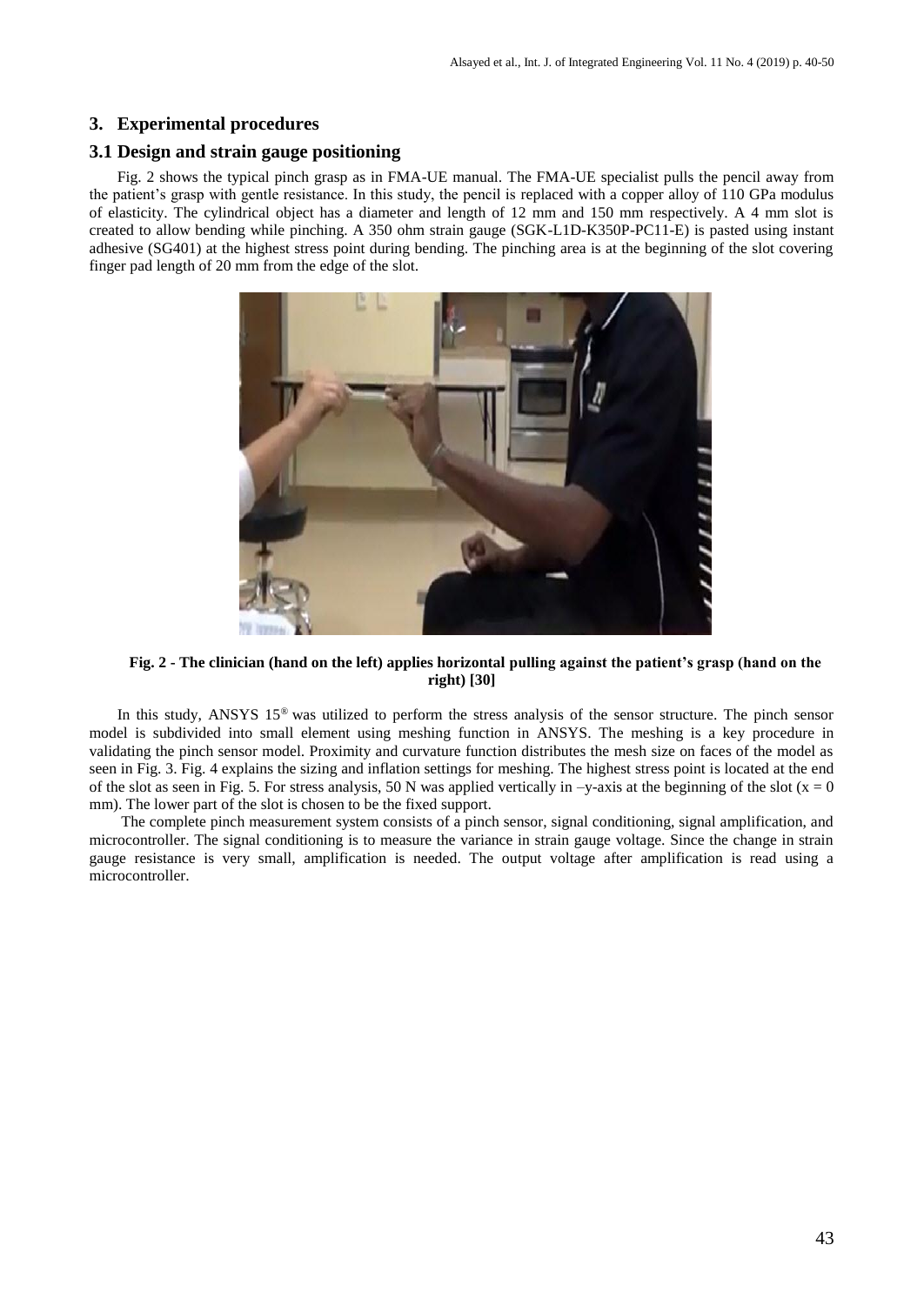

**Fig. 3 - Sensor structure meshing**

|  | $\Box$ Defaults              |                             |   |  |
|--|------------------------------|-----------------------------|---|--|
|  | <b>Physics Preference</b>    | Mechanical                  |   |  |
|  | Relevance                    | 0                           |   |  |
|  | $\equiv$ Sizing              |                             |   |  |
|  | Use Advanced Size Function   | On: Proximity and Curvature |   |  |
|  | Relevance Center             | Medium                      | Ξ |  |
|  | Initial Size Seed            | <b>Active Assembly</b>      |   |  |
|  | Smoothing                    | High                        |   |  |
|  | <b>Transition</b>            | Fast                        |   |  |
|  | Span Angle Center            | Coarse                      |   |  |
|  | Curvature Normal Angle       | Default (70.3950 °)         |   |  |
|  | Num Cells Across Gap         | Default (3)                 |   |  |
|  | Min Size                     | Default (3.7621e-002 mm)    |   |  |
|  | <b>Proximity Min Size</b>    | Default (3.7621e-002 mm)    |   |  |
|  | Max Face Size                | Default (3.76210 mm)        |   |  |
|  | Max Size                     | Default (7.52430 mm)        |   |  |
|  | <b>Growth Rate</b>           | Default (1.850)             |   |  |
|  | Minimum Edge Length          | 4.0780 mm                   |   |  |
|  | $\Box$ Inflation             |                             |   |  |
|  | Use Automatic Inflation      | None                        |   |  |
|  | <b>Inflation Option</b>      | <b>Smooth Transition</b>    |   |  |
|  | <b>Transition Ratio</b>      | 0.272                       |   |  |
|  | Maximum Layers               | 5                           |   |  |
|  | <b>Growth Rate</b>           | 1.2                         |   |  |
|  | <b>Inflation Algorithm</b>   | Pre                         |   |  |
|  | <b>View Advanced Options</b> | No                          |   |  |

**Fig. 4 - Mesh setting used in ANSYS**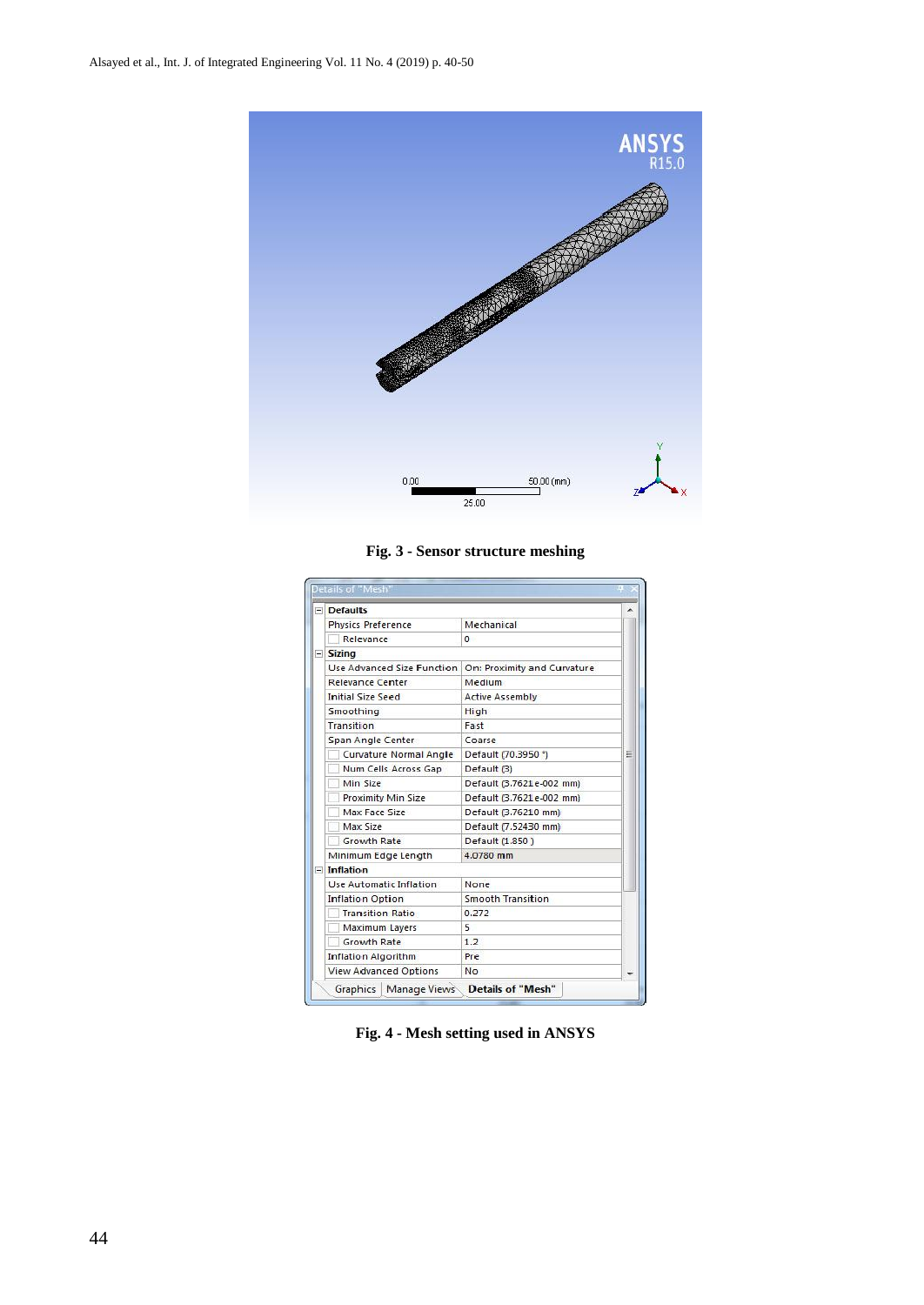

**Fig. 5 - FEA stress analysis**

#### **3.2 Wheatstone bridge**

The Wheatstone bridge is a commonly used as a signal conditioning for strain gauge that consists of four resistors. There are several improvements to Wheatstone bridges with seeking for drift reduction. One approach is to connect a resistor in series with the strain gauge [\[31\]](#page-10-10) as in Fig. 6. The recommended variable of the resistor is less than the half value of strain gauge resistance (350 Ω); thus we add a 47 Ω resistor (R<sub>4</sub>). The structure of the Wheatstone bridge, which is used in this study, is a quarter-bridge. The bridge output voltage ( $V_{\text{out}}$ ) has to be balanced ( $V_{\text{out}} = 0$ ) before the calibration. When the load is applied, the strain gauge resistance changes and the bridge output voltage becomes nonzero. The output voltage of the bridge is:

$$
V_{out} = \left[ \frac{R_{gauge} + R_4}{R_{gauge} + R_4 + R_3} - \frac{R_2}{R_2 + R_1} \right] \times V_{EX}
$$
 (8)

where  $R_{gauge}$  is strain gauge resistance, and V<sub>EX</sub> is the excitation voltage. The value of  $R_I$  is 100  $\Omega$ ,  $R_2$  is 200  $\Omega$ , and  $R_3$  is a variable resistor for output balancing. The excitation voltage is 5 Volts. At balancing ( $V_{out} = 0$ ),  $R_3$  is adjusted to be 198.5 Ω. In practice, it is difficult to have a perfect balancing; therefore, a high quality variable resistor is used.



**Fig. 6 - Wheatstone bridge circuit**

#### **3.3 Force and voltage calibration**

To measure very small deformation, the strain gauge is connected to a full Wheatstone bridge with an exciting voltage of 5 Volts generated from the amplifier circuit. The change of Wheatstone bridge voltage is only a few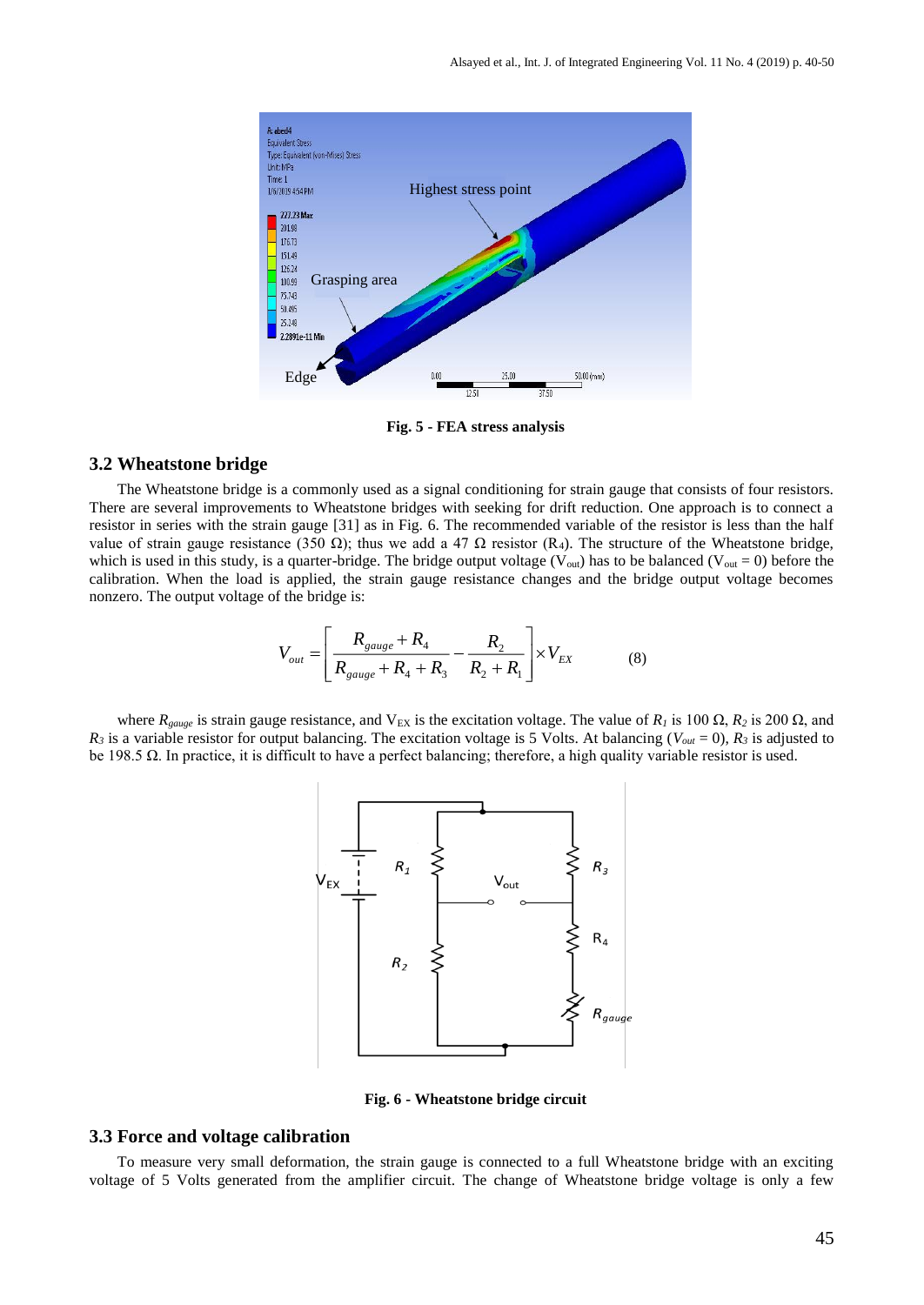millivolts; hence an amplifier is required. We have used Wachendorff Strain Gauge Converter® which has a sensitivity of 1 mV and 1000 as a gain. Strain gauge resistance varies due to the applied load and position of the load. Since the patient under FMA-UE test may not precisely hold the pincer object at the pad location, the force may be inaccurate. Therefore, the calibration has to cover the extended length of the possible pinching location. According to [\[32\]](#page-10-11), the maximum length of the finger pad is less than 20 mm. So, we divided the 20 mm length to six points of calibration (4.4 mm, 6.9 mm, 9.6 mm, 13.5 mm, 17.2 mm, and 20.2 mm).

The calibration process consists of applying dynamic force between 0 N to 50 N at different points covering the pinching length. The dynamic force is applied to six points individually. Four of these points are for calibration, and two points are for validation.

In the lab, the compression universal testing actuator (INSTRON® 3366) was used to apply dynamic compression force with a speed of  $\overline{3}$  mm/min. Firstly, we test the hysteresis of the voltage by applying a load (0 N to 50 N) and unload (50 N to 0 N) force at 4.4 mm pinching length position. Then, we apply load force to the rest of the points. The testing actuator gives the data of force, and Arduino Mega provides the data of voltage. Both data must be synchronized before calibration. The synchronization can be done by knowing the sampling frequency of testing actuator microcontroller then adjust it with Arduino sampling frequency. Fig. 7 shows the apparatus of the pinch force measurement system.

#### **4. Results**

In the case of zero loads, the average voltage drift of pinch force sensor is 4.8 mV (0.24% of operating capacity) over 20 minutes. The voltage drifting is due to electrical noise such as signal amplification, wiring, Wheatstone bridge, or microcontroller. At 4.4 mm, the loading and unloading forces against voltage relationship are shown in Fig. 8. The equations of loading and unloading curves are:

$$
F_{loading} = (0.0216 \times V) + 3.368
$$
 (9)

and,

$$
F_{\text{Unloading}} = (0.0214 \times V) + 3.2912 \tag{10}
$$



**Fig. 7 - Complete pinch force System**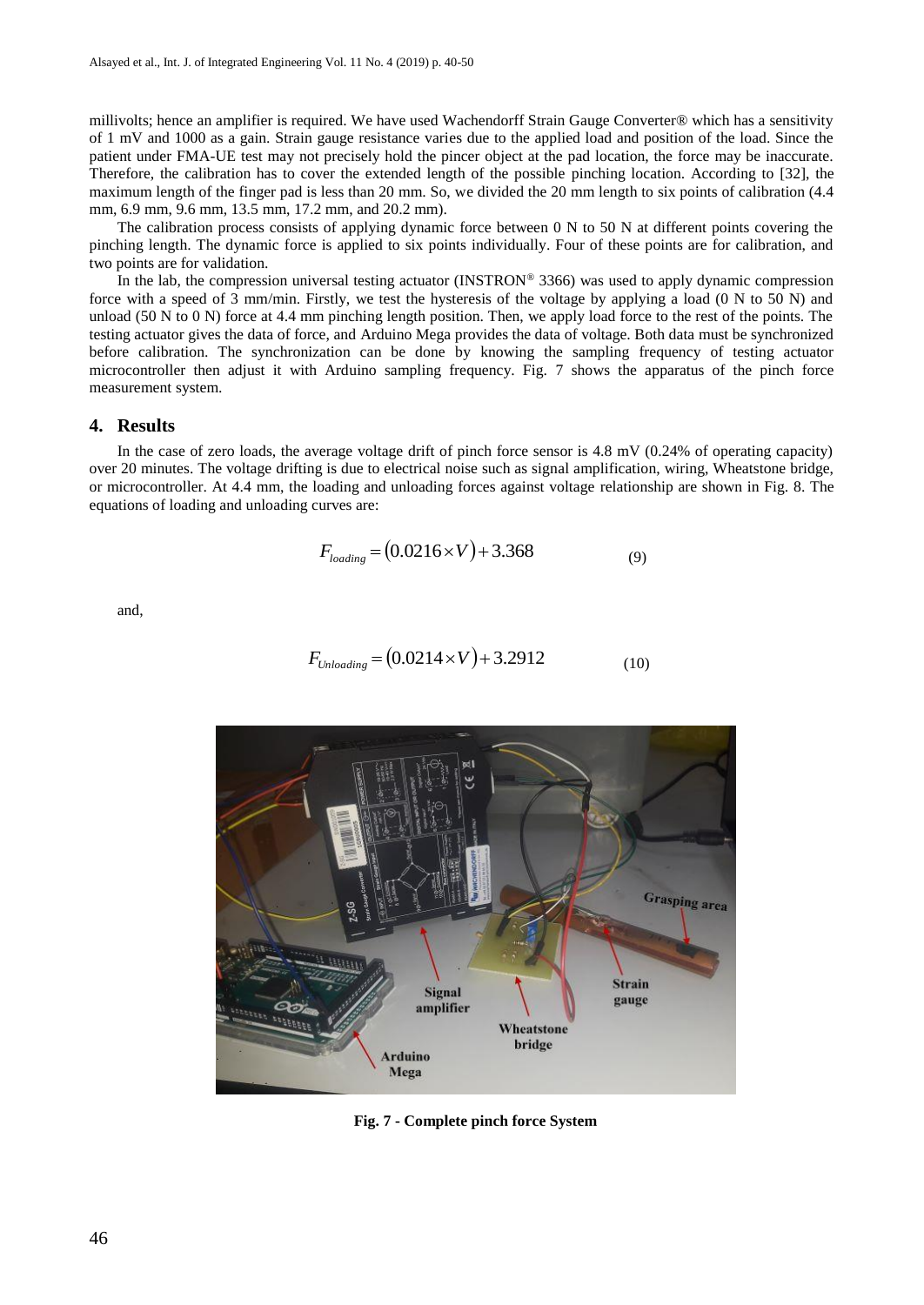where *F* is the force in Newton, and *V* is the voltage in mV. The linearity error of loading and unloading forces are 0.0023% and 0.0027% respectively. The hysteresis calculation occurs at the midpoint of the x-axis (voltage  $= 1042$ ) mV). The two force values, at 1042 mV, of loading and unloading curves, are 25.88 N and 26.12 N respectively.

$$
Hysteresis\% = \left| \frac{26.12 - 25.88}{50 - 3.29} \right| \times 100\% = 0.513\%
$$
 (11)

The calibration results of the points (4.4 mm, 9.6 mm, 17.2 mm, and 20.2 mm) are represented in a threedimensional graph where the x-axis, y-axis, and z-axis represent voltage, position, and force respectively (Fig. 9). The interpolation equation is:

$$
F = -0.8975 + (0.02385 \times V) + (0.394 \times P)
$$
 (12)

where *F* is the force in Newton, *V* is voltage in mV, and *P* is position in mm. The linearity error of interpolation is 0.0123%.



**Fig. 8 - Loading and Unloading calibration at 4.4 mm**



**Fig. 9 - Interpolation plane of force as a function of voltage and position**

To validate the interpolation equation, we use the two points at 6.9 mm and 13.5 mm for estimation. Table 1 presents a sample of estimated and actual forces. The average error between estimated and actual forces is 3.03%  $(\pm 1.52\%)$ .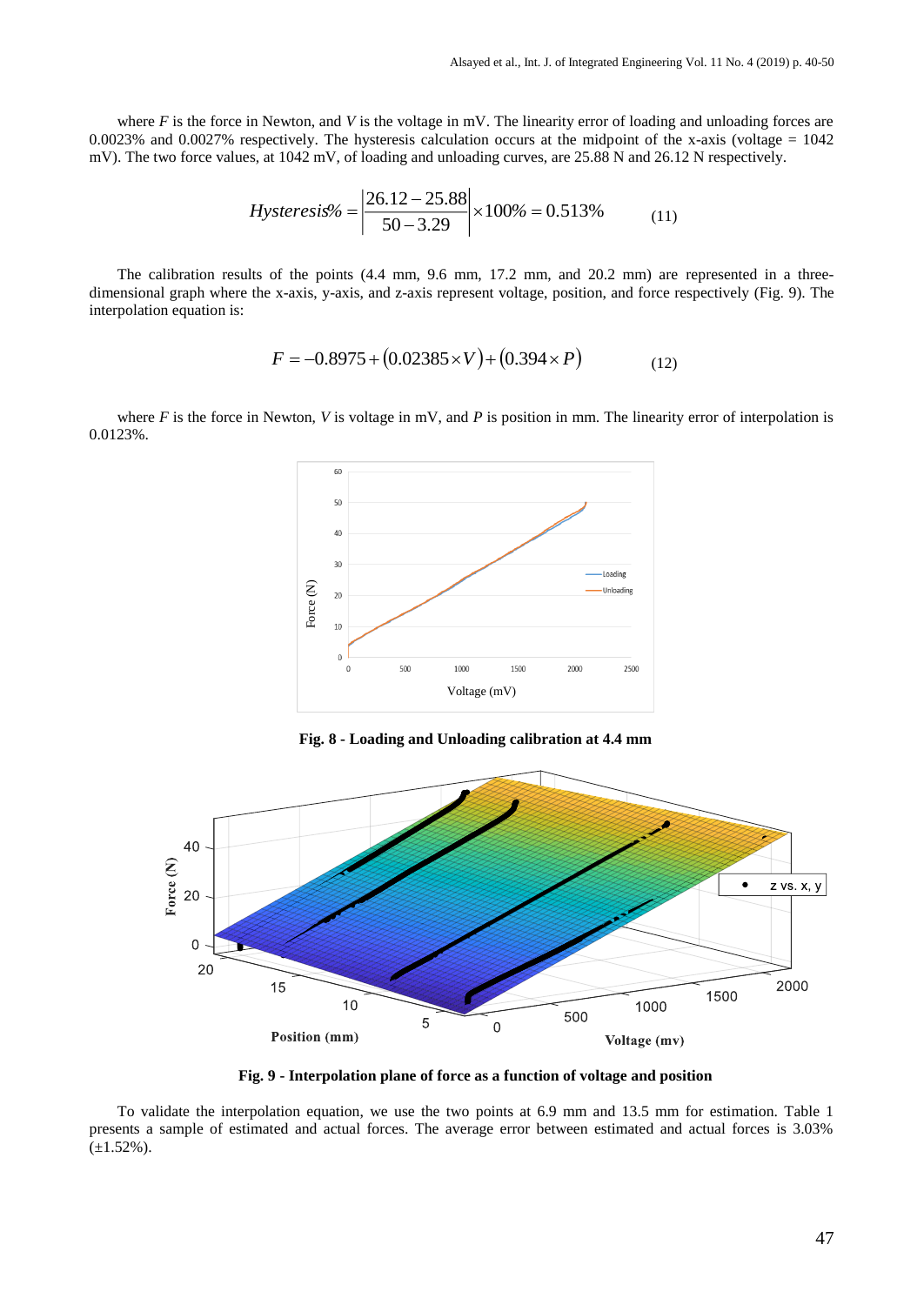| <b>Voltage</b><br>(mV) | <b>Position</b><br>(mm) | <b>Actual</b><br>Force<br>(N) | <b>Estimated</b><br>force (N) | Error% |
|------------------------|-------------------------|-------------------------------|-------------------------------|--------|
| 352.44                 | 6.9                     | 11.07                         | 10.56                         | 5.292  |
| 538.07                 | 6.9                     | 15.04                         | 14.65                         | 2.657  |
| 778.22                 | 6.9                     | 19.98                         | 20.38                         | 1.947  |
| 1004.32                | 6.9                     | 25.01                         | 25.772                        | 2.937  |
| 1239.11                | 6.9                     | 29.97                         | 31.37                         | 4.446  |
| 1483.51                | 6.9                     | 35.03                         | 37.202                        | 5.828  |
| 1601.41                | 6.9                     | 37.8                          | 40.01                         | 5.521  |
| 1813.22                | 6.9                     | 42.37                         | 45.06                         | 5.978  |
| 1990.16                | 6.9                     | 50                            | 49.28                         | 1.45   |
| 220.52                 | 13.5                    | 10.1                          | 9.68                          | 4.2    |
| 432.77                 | 13.5                    | 15.06                         | 14.743                        | 2.109  |
| 642.14                 | 13.5                    | 20.09                         | 19.736                        | 1.782  |
| 854.93                 | 13.5                    | 24.93                         | 24.811                        | 0.498  |
| 1063.61                | 13.5                    | 29.97                         | 29.788                        | 0.624  |
| 1263.2                 | 13.5                    | 35.07                         | 34.54                         | 1.499  |
| 1466.04                | 13.5                    | 40.04                         | 39.386                        | 1.632  |
| 1655.48                | 13.5                    | 45.04                         | 43.904                        | 2.526  |
| 1833.61                | 13.5                    | 50                            | 48.153                        | 3.69   |
|                        |                         |                               |                               |        |

**Table 1 - Sample of prediction and actual force measurements at two different positions**

### **5. Discussion**

One of the gaps in literature is to implement an objective instrument to replace the manual measurement of pinch force based on the Fugl Meyer protocol. The Fugl Meyer protocol states that the object must be a small diameter cylindrical object (pencil, e.g.) for pinching. Besides, the fingers may be slipped during the pulling. Therefore, this study presents a new pinch force sensor, in the shape of a pencil, to accurately measure the force in the case of slippage.

Although Flexiforce sensors have been used in Fugl Meyer protocol, its performance is still ambiguous in term of linearity, voltage drift, and hysteresis. In the manufacturer datasheet, Flexiforce sensors have a linearity error of  $\pm 3\%$ . voltage drift of 5%, and hysteresis of 5% [\[19\]](#page-9-16). But, Lebosse and his team revealed that the linearity error of FlexiForce swings around 5%, hysteresis is 10%, and voltage drift is 6% [\[33\]](#page-10-12). Another study reported different characteristics of FlexiForce including linearity (6.5%), hysteresis (5.4%), and drift (2-4%). These variations, in reporting the Flexiforce characteristics, are due to non-standard equipment used in calibration steps and the resistive ink within the sensing area. Comparing to the Flexiforce datasheet, the proposed strain gauge pinch force sensor decreases the linearity error from 3% to 0.0123%, hysteresis from 5% to 0.513%, and drift from 5% to 0.24%.

Strain gauge based pinch force sensor has not yet implemented in the quantification of Fugl Meyer pinch strength assessment yet. Nevertheless, a study reported a strain gauge transducer has been to measure index and long fingers strength [\[34\]](#page-10-13). This transducer showed linearity error of 0.37% of full-scale output (27.4 N), and average validation error of 4.06%.

The designed pinch force sensor demonstrates excellent performance including low linearity error (0.0123%), low hysteresis (0.513%), and small voltage drift (0.24%). In addition, the sensor readings are not influenced by temperature change during the calibration and validation process.

#### **6. Conclusion**

This paper highlights the subjectivity of the current evaluation of pinch function in FMA-UE assessment. The proposed solution was to design an objective and automated pinch force sensor fits the evaluation requirements. Due to nonlinearity, high hysteresis, and time drift of Flexiforce sensors among skin applications, we have implemented the strain gauge. The design involves a small diameter cylindrical copper object resembling a pencil. The calibration process was to find the relationship between dynamic force, voltage, and position of pinching. The pinch force shows an excellent performance including high linearity (0.9877%), a minimal amount of hysteresis (0.513%), and small voltage drift (0.24%). The interpolation equation of force showed a low linearity error of 1.23%. The validation of the interpolation equation at unseen positions had an average error of 3.03%.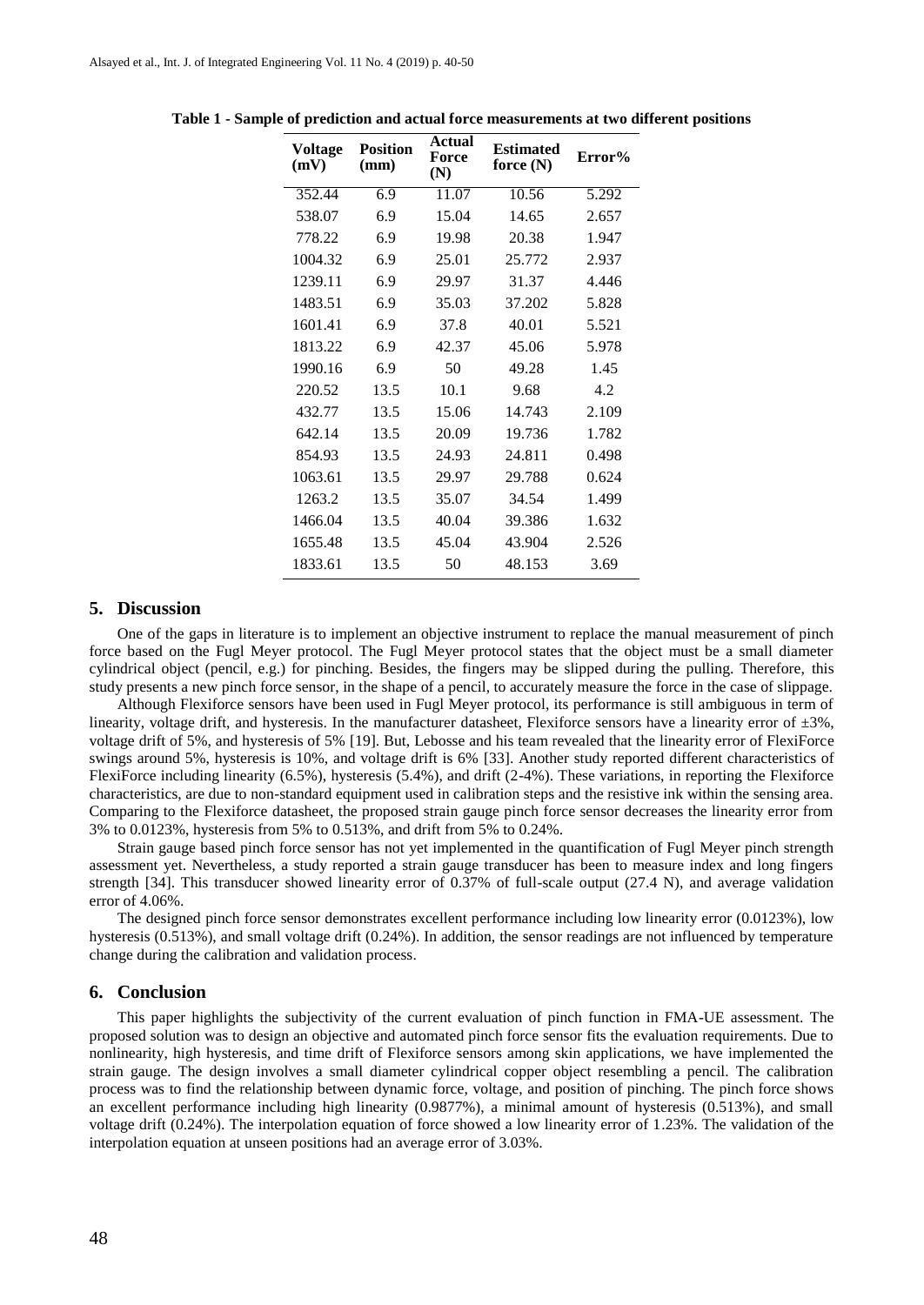In future work, the force sensor will be mechanically attached to a linear actuator exerting a dynamic pulling force. The linear actuator will provide the objective actuation replacing the therapist's pulling. Besides that, a position sensor will measure the displacement of the pinch grasp while pulling.

#### **Acknowledgement**

This work is supported by Universiti Putra Malaysia under the IPS funding no.9574400.

#### **References**

- <span id="page-9-0"></span>[1] W. Cheah, C. Hor, A. Zariah, and I. Looi. (2016). A Review of Stroke Research in Malaysia from 2000-2014, The Medical journal of Malaysia, vol. 71, pp. 58-69.
- [2] H. C. Persson. (2015). Upper extremity functioning during the first year after stroke.
- [3] R. T. Pinzon and R. D. L. R. Sanyasi. (2017). "Complications as important predictors of disability in ischemic stroke," Universa Medicina, vol. 36, pp. 197-204.
- <span id="page-9-1"></span>[4] K. Baker, L. Barrett, E. D. Playford, T. Aspden, A. Riazi, and J. Hobart. (2016)"Measuring arm function early after stroke: is the DASH good enough?," J Neurol Neurosurg Psychiatry, vol. 87, pp. 604-610.
- <span id="page-9-2"></span>[5] V. Repšaitė, A. Vainoras, K. Berškienė, D. Baltaduonienė, A. Daunoravičienė, and E. Sendžikaitė. (2015). "The effect of differential training-based occupational therapy on hand and arm function in patients after stroke: Results of the pilot study," Neurologia i neurochirurgia polska, vol. 49, pp. 150-155.
- <span id="page-9-3"></span>[6] P. C. Deedwania and N. Volkova. (2005). "Current treatment options for the metabolic syndrome," Current treatment options in cardiovascular medicine, vol. 7, pp. 61-74.
- <span id="page-9-4"></span>[7] G. Kwakkel, B. J. Kollen, and H. I. Krebs. (2008). "Effects of robot-assisted therapy on upper limb recovery after stroke: a systematic review," Neurorehabilitation and neural repair, vol. 22, pp. 111-121.
- <span id="page-9-5"></span>[8] C. E. Lang, M. D. Bland, R. R. Bailey, S. Y. Schaefer, and R. L. Birkenmeier. (2013). "Assessment of upper extremity impairment, function, and activity after stroke: foundations for clinical decision making," Journal of Hand Therapy, vol. 26, pp. 104-115.
- <span id="page-9-6"></span>[9] G. M. Johansson. (2015). "Clinical and kinematic assessments of upper limb function in persons with post-stroke symptoms," Umeå universitet.
- <span id="page-9-7"></span>[10] W. W. Lee, S.-C. Yen, E. B. A. Tay, Z. Zhao, T. M. Xu, K. K. M. Ling, et al. (2014). "A smartphone-centric system for the range of motion assessment in stroke patients," IEEE journal of biomedical and health informatics, vol. 18, pp. 1839-1847.
- <span id="page-9-8"></span>[11] J. W. Krakauer and S. T. Carmichael. (2017). Broken Movement: The Neurobiology of Motor Recovery After Stroke: MIT Press.
- <span id="page-9-9"></span>[12] S. J. Page, P. Levine, and E. Hade. (2012). "Psychometric properties and administration of the wrist/hand subscales of the Fugl-Meyer Assessment in minimally impaired upper extremity hemiparesis in stroke," Archives of physical medicine and rehabilitation, vol. 93, pp. 2373-2376. e5.
- <span id="page-9-10"></span>[13] L. Yu, D. Xiong, L. Guo, and J. Wang. (2016). "A remote quantitative Fugl-Meyer assessment framework for stroke patients based on wearable sensor networks," Computer methods and programs in biomedicine, vol. 128, pp. 100-110.
- <span id="page-9-11"></span>[14] J. H. van der Lee, H. Beckerman, G. J. Lankhorst, and L. M. Bouter. (2001). The responsiveness of the Action Research Arm test and the Fugl-Meyer Assessment scale in chronic stroke patients.
- <span id="page-9-12"></span>[15] S. Amano, A. Umeji, A. Uchita, Y. Hashimoto, T. Takebayashi, K. Takahashi, et al. (2018). Clinimetric properties of the Fugl-Meyer assessment with adapted guidelines for the assessment of arm function in hemiparetic patients after stroke, Topics in stroke rehabilitation, vol. 25, pp. 500-508.
- <span id="page-9-13"></span>[16] E. J. Woytowicz, J. C. Rietschel, R. N. Goodman, S. S. Conroy, J. D. Sorkin, J. Whitall, et al. (2017). "Determining levels of upper extremity movement impairment by applying a cluster analysis to the Fugl-Meyer assessment of the upper extremity in chronic stroke," Archives of physical medicine and rehabilitation, vol. 98, pp. 456-462.
- <span id="page-9-14"></span>[17] P. Otten, J. Kim, and S. H. Son. (2015). "A framework to automate assessment of upper-limb motor function impairment: A feasibility study," Sensors, vol. 15, pp. 20097-20114.
- <span id="page-9-15"></span>[18] S.-H. Lee, M. Song, and J. Kim. (2016). "Towards clinically relevant automatic assessment of upper-limb motor function impairment," in Biomedical and Health Informatics (BHI), 2016 IEEE-EMBS International Conference on, pp. 148-151.
- <span id="page-9-16"></span>[19] E. R. Komi, J. R. Roberts, and S. Rothberg. (2007). "Evaluation of thin, flexible sensors for time-resolved grip force measurement," Proceedings of the Institution of Mechanical Engineers, Part C: Journal of Mechanical Engineering Science, vol. 221, pp. 1687-1699.
- <span id="page-9-17"></span>[20] J. M. Brimacombe, D. R. Wilson, A. J. Hodgson, K. C. Ho, and C. Anglin. (2009). "Effect of calibration method on Tekscan sensor accuracy," Journal of biomechanical engineering, vol. 131, p. 034503.